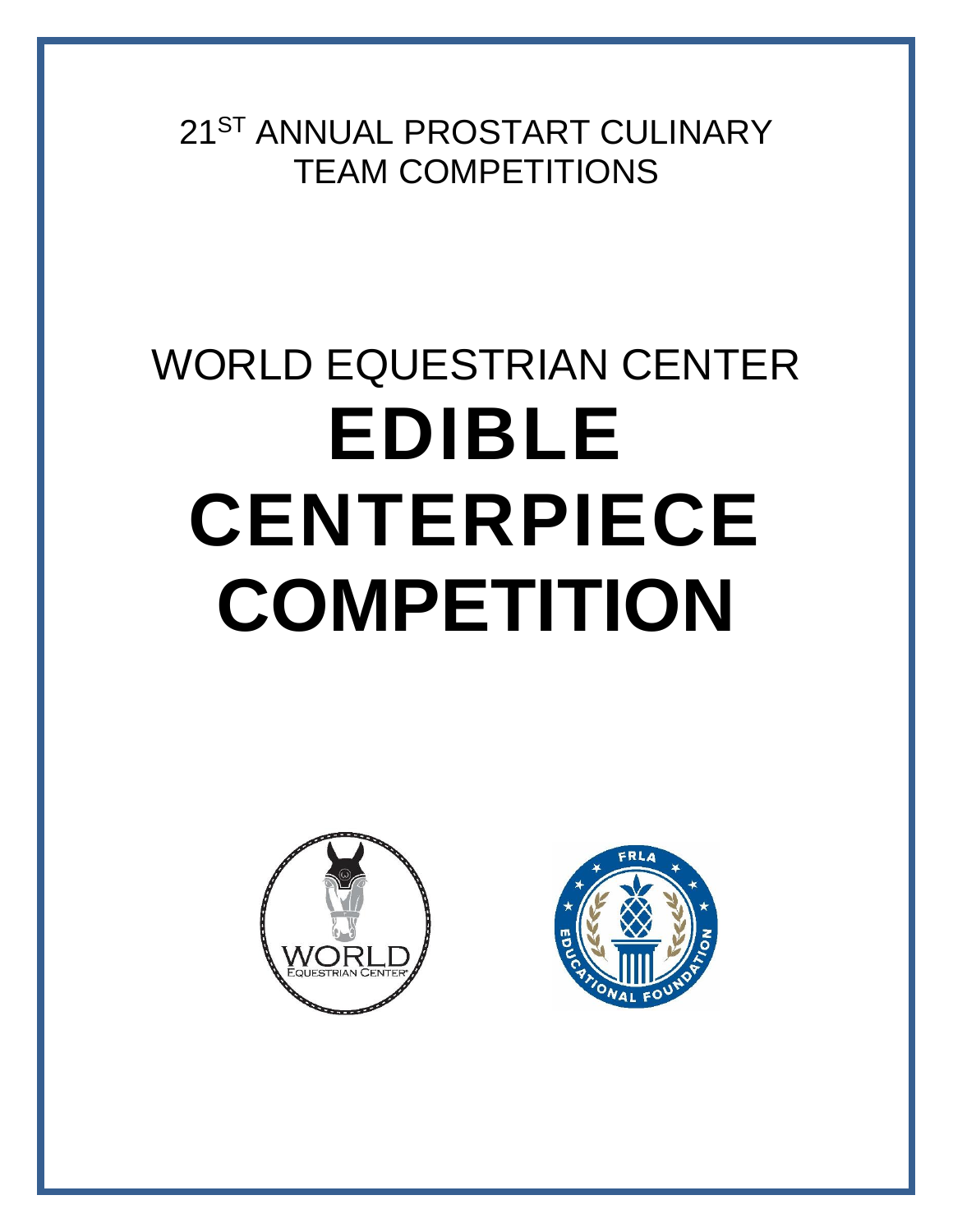# WORLD EQUESTRIAN CENTER **EDIBLE CENTERPIECE COMPETITION**

## SATURDAY, MARCH 5, 2022

#### **PURPOSE**

Contestant will demonstrate his/her creative ability during a 60-minute competition through the preparation of an edible centerpiece consisting of fruits and vegetables.

#### **UNIFORM**

The student must present a uniform appearance. All students are required to wear appropriate apparel consisting of apron, white chef coat, checkered or black chef pants, non-porous closed toe, non-slip sole black shoes, and the hats provided by the FRLAEF**.** FRLAEF will provide hats in advance. The white chef coat may have school and/or sponsor logos on it. Per Florida health code, no jewelry may be worn except for a wedding band (covered by a glove) and a medical alert bracelet (kept inside uniform and away from food).

#### **PROCEDURE**

- 1. Prior to the start of the competition the contestant can set up all supplies. However, the contestant cannot begin preparing the edible centerpiece.
- 2. Contestant will have 60 minutes to prepare an edible centerpiece using fruits and/or vegetables as the edible ingredients.
- 3. Once judging is complete, the edible centerpieces will be displayed.

#### **GENERAL COMPETITION RULES**

- 1. Contestant will send all required information to the Florida Restaurant & Lodging Association Educational Foundation (FRLAEF) no later than February 4, 2022. If all required information is not received by 5:00 pm on February 4, the student will be removed from the Edible Centerpiece Competition.
- 2. Only one (1) student per school may compete in the Edible Centerpiece Competition.
- 3. A student may compete in only one (1) competition.
- 4. All participating students must be juniors or seniors in high school and **may only compete a total of two years**. Participating students must be enrolled in a Premier or Full ProStart® programs during the 2021-2022 school year.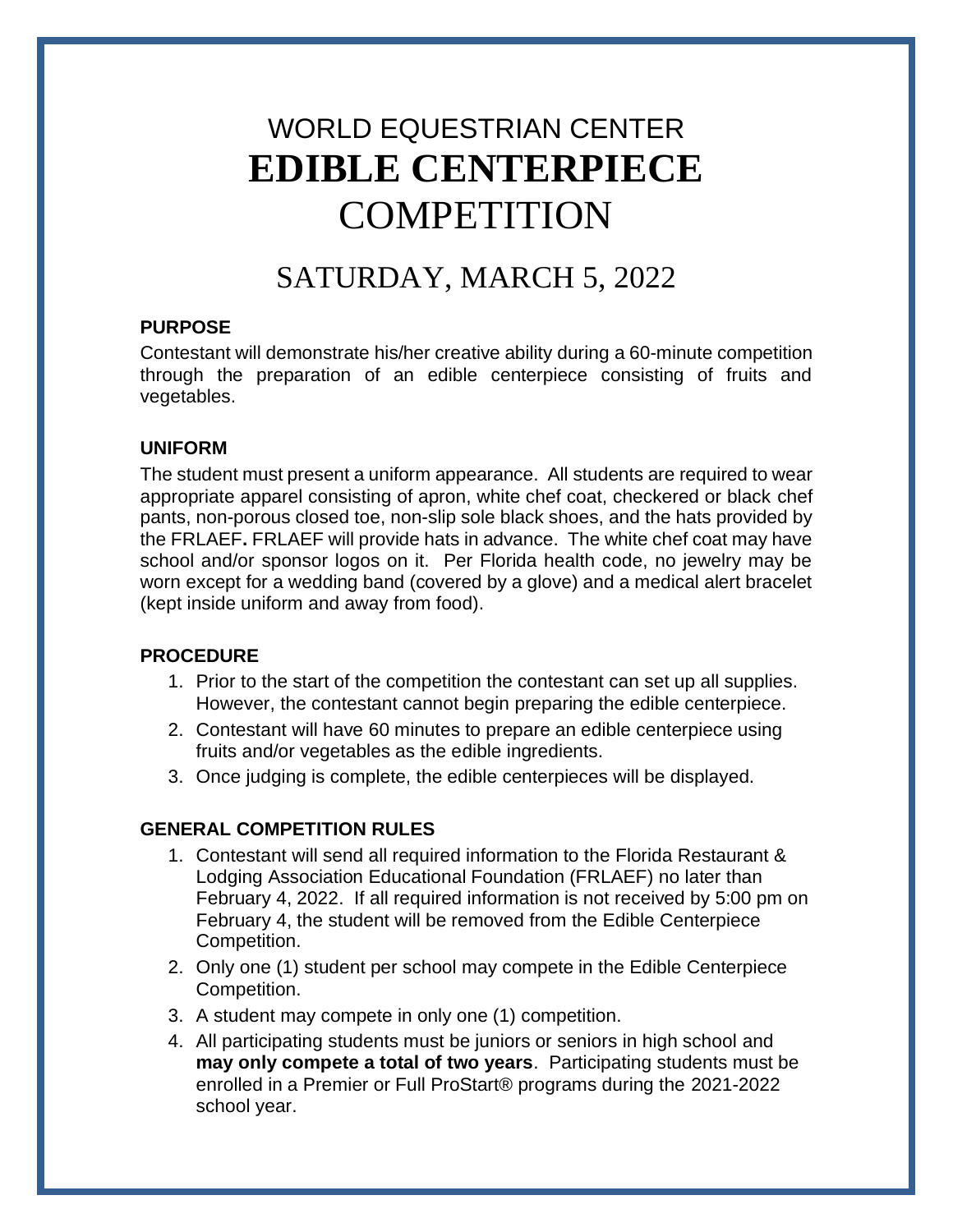- 5. Competition schedules will be distributed in advance of the event. The schedule will include assigned start and finish times. All schedules are subject to change without notice but changes will be communicated out with as much advance notice as possible.
- 6. Contestant must complete the edible centerpiece in the 60 minutes provided.
- 7. The workspace will consist of one (1) eight-foot table provided for each contestant. Contestants may raise their table if the table remains steady. It will be the judge's decision as to whether the table is safe. If the judges rule the table unsafe, the contestant must lower the table. The contestant may put items under the table. The contestant may not have any items beside their table.All centerpiece preparation must be done on the table provided.
- 8. Refrigeration space is available and is only intended for the purpose of holding food prior to the competition. Ice is available. Sinks are available for use during the competition.
- 9. Contestant is not allowed to sit during the 60 minutes of centerpiece preparation time.
- 10.Contestant may not use any templates, stencils, cookie cutters, pictures and/or a mandolin when preparing the centerpiece. If any of the above is used, the contestant will be disqualified.
- 11.If the contestant experiences a medical emergency, competition staff, at their discretion, may stop the timer until the medical situation is resolved. The contestant will then be given the time remaining to complete the centerpiece.
- 12.Contestant must use fruits and/or vegetables as the edible ingredients. The following items may be used as enhancements to the centerpiece: skewers, toothpicks, gelatin/aspic, nuts, food coloring, fresh/dried herbs and spices, shredded coconut, and edible flowers. There is no limit to the number of these items used. Contestant will be disqualified if non-edible and/or edible ingredients other than those listed above are used.
- 13.Sugar art is not allowed.
- 14.Skewers and toothpicks may show if an integral part of the piece.
- 15.No gas, electric or battery-operated devices may be used.
- 16.There are no restrictions on the size of the finished product. The Edible Centerpiece must be able to support its own weight without structural assistance. The finished product will be judged from 360 degrees.
- 17.Dried, canned, or frozen packaged items may be opened and portioned prior to the start of the event. Fresh ingredients may be washed prior to the start. No other advanced preparation will be allowed.
- 18.Contestant will bring all items needed to complete the centerpiece to include their own display products and garnishing tools.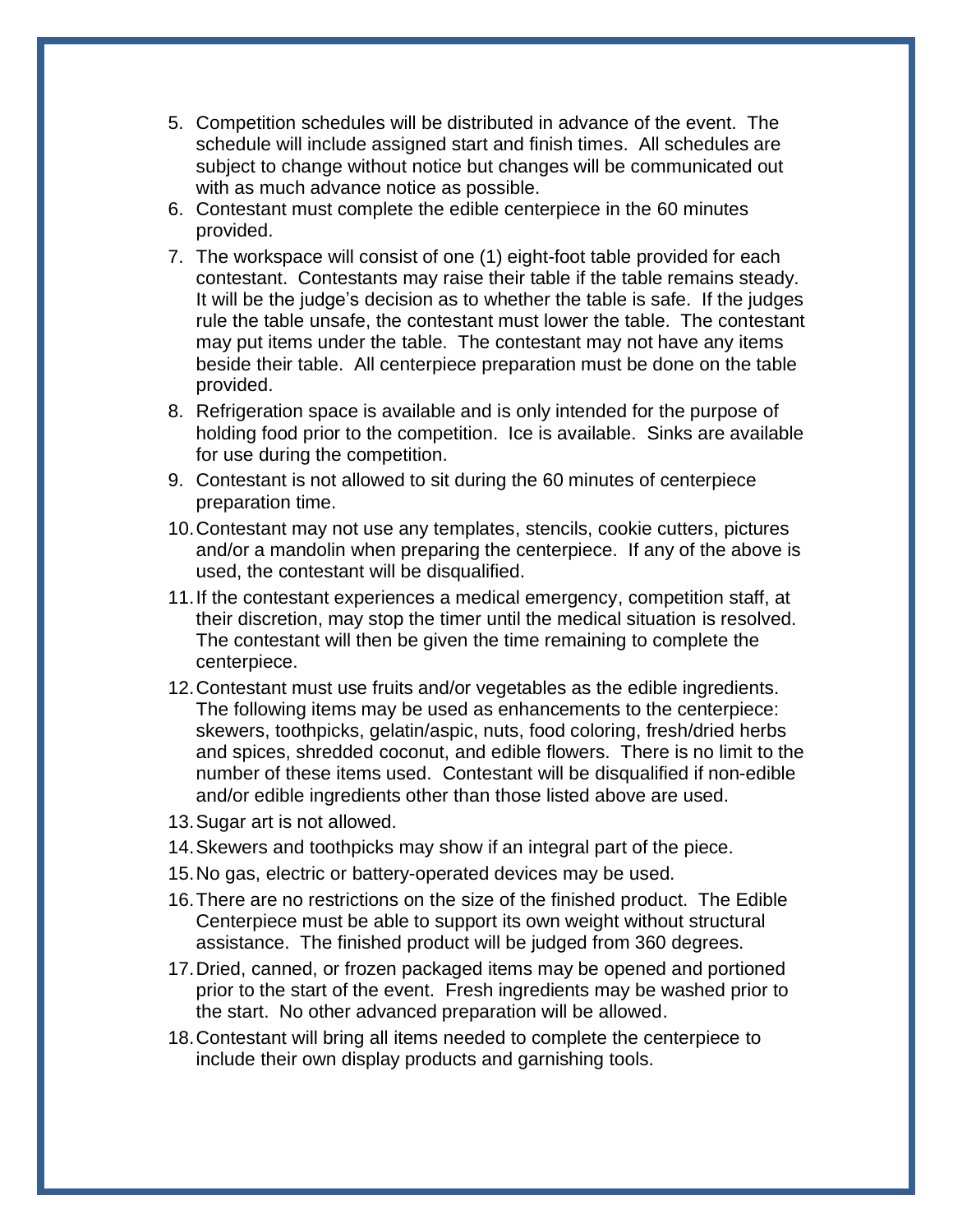- 19.At the completion of the 60 minutes, contestant must leave station in a sanitary manner. The work area should be left in the same condition as when the contestant arrived.
- 20.Contestant must complete the task without coaching from anyone. Contestant will be disqualified if he/she receives outside assistance.
- 21.Glove use is not required but is left at the discretion at the contestant.

#### **PENALTIES:**

- 1. Contestant begins before their assigned start time:
	- Deduction of 2 to 20 points. Two (2) points per minute up to 10 minutes. After 10 minutes the contestant is disqualified.
- 2. Contestant does not complete edible centerpiece within allotted time:
	- Deduction of 2 to 20 points. Two (2) points per minute up to 10 minutes. After 10 minutes the contestant is disqualified.
- 3. Contestant does not leave station in a sanitary manner.
	- Deduction of 6 points. Work area should be left in the same condition as when the contestant arrived.
- 4. Contestant uses prepared ingredients.
	- Deduction of 10 points per ingredient.
- 5. Contestant uses edible ingredients besides fruits, vegetables, herbs, spices, shredded coconut, and edible flowers.
	- Deduction of 10 points.
- 6. Contestant uses non-edible ingredients not listed in Rule 5. Non-edible ingredients allowed are skewers, toothpicks, gelatin, and food coloring.
	- Deduction of 10 points.

#### **DISQUALIFICATION:**

- 1. Contestant is not present at his/her appointed time to compete.
- 2. Contestant does not return all required paperwork by February 4 deadline.
- 3. Contestant uses gas, electric or battery-operated devices.
- 4. Contestant must use fruits and/or vegetables as the edible ingredients (i.e., sugar art is not allowed).
- 5. Contestant used templates, stencils, cookie cutters, pictures or mandolin when preparing the centerpiece.
- 6. Teams and all associated competitors must be eligible to compete, as defined by the eligibility terms above. Teams found to be ineligible will be disqualified. Additionally, any individual students found to be ineligible will result in complete team disqualification.
- 7. No team member can receive coaching or any form of communication from anyone, including spectators, educators, mentors, or coaches during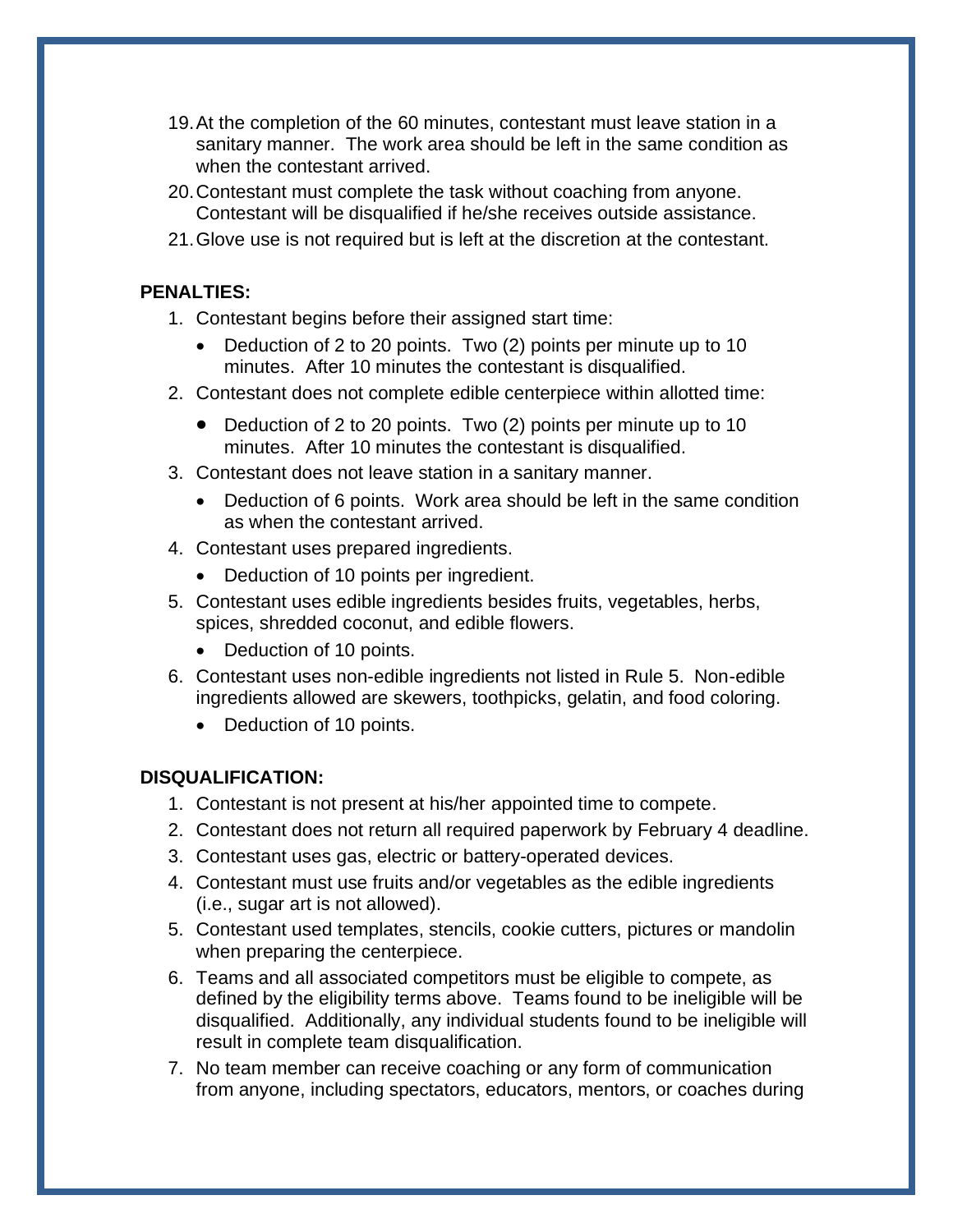the competition from the team's report time until after the competing team is released from the competition floor. The determination of what constitutes coaching or communication is solely at the discretion of the NRAEF and the judges. No warnings will be provided; violations result in disqualification.

- 8. Misconduct including, but not limited to, any nonprescription drug use, alcohol use, unsportsmanlike conduct, or any activity that is illegal under federal, state or local laws, at the event, during competition, during unsupervised free time, during supervised competition social activities or in activities or locations related to the event. Should such alleged misconduct come to the FRLAEF's attention, the matter will be investigated as the FRLAEF deems appropriate. Any decision as to appropriate action due to misconduct, up to and including disqualification, is at the sole discretion of the NRAEF and is final.
- 9. Teams must participate in each event segment in the competition, or they will be disqualified. Failure to compete in any segment will result in disqualification.
- 10.By entering the contest, the student, and the team he/she represents accept this requirement as well as all other conditions of the Florida ProStart Culinary Team Competitions.

#### **EVENT PERSONNEL:**

- 1. FRLAEF staff members
- 2. Judges will be from post-secondary institutions and/or the foodservice industry.
- 3. All judges will be consistent from team to team (i.e., the judge scoring Product Presentation will be responsible for that category for all competitors).
- 4. Judges will cover the following categories. See attached score sheet for each category description. The number of judges per category may change.

| Category                                   | No. of Judges |
|--------------------------------------------|---------------|
| <b>Contestant Presentation/Work Skills</b> |               |
| <b>Product Preparation</b>                 |               |
| <b>Product Presentation</b>                |               |

#### **AWARDS:**

1. The contestants finishing in the top five (5) will receive medals from the FRLAEF.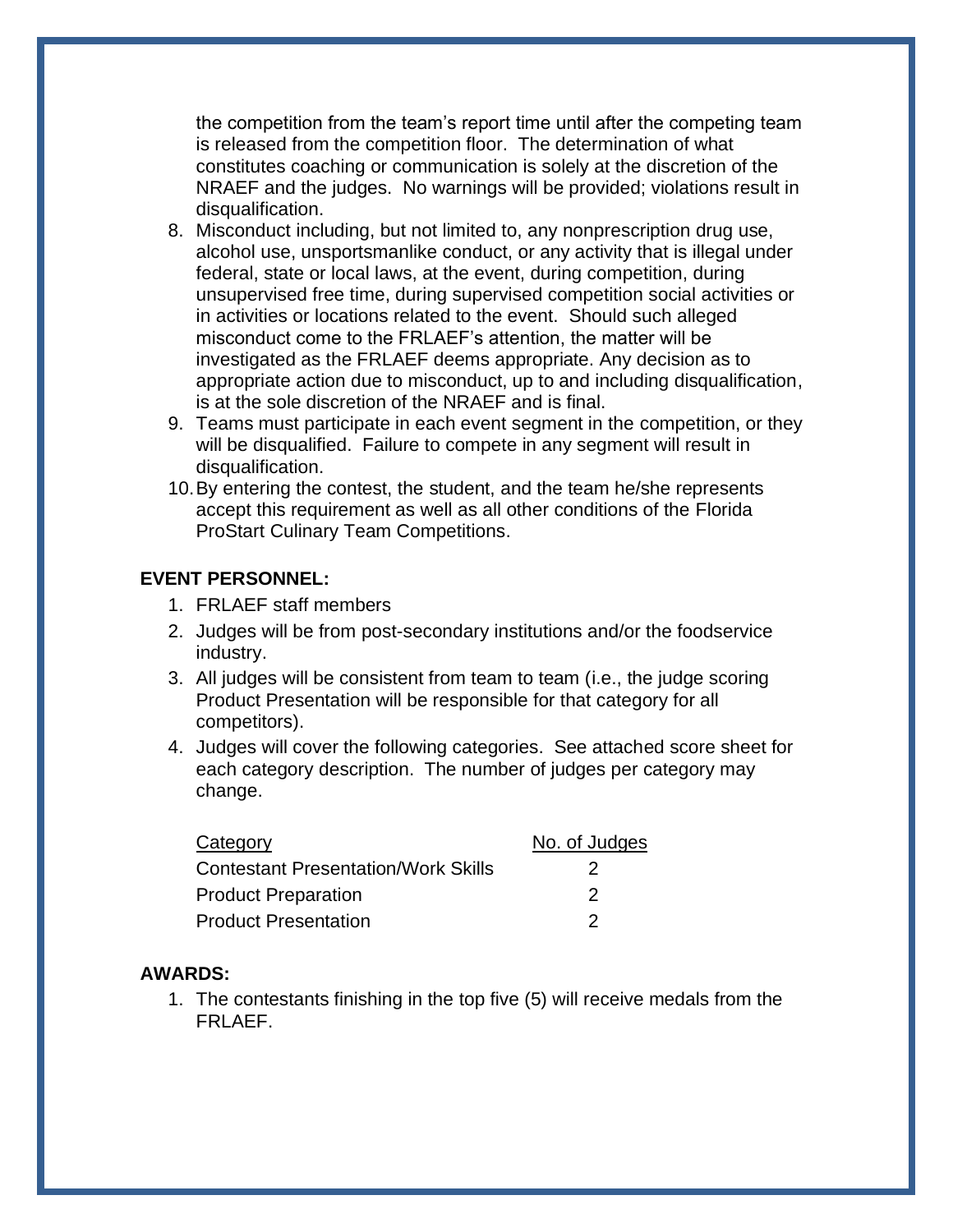## **EDIBLE CENTERPIECE COMPETITION**

|                                                                                                                                                                                                                                                                                                                        |                                                                                                                                                                                                                                                                                                                                                                                                                                                                                                                                                                                                                      |                |         |                     |                  |                               |  | E1                         |
|------------------------------------------------------------------------------------------------------------------------------------------------------------------------------------------------------------------------------------------------------------------------------------------------------------------------|----------------------------------------------------------------------------------------------------------------------------------------------------------------------------------------------------------------------------------------------------------------------------------------------------------------------------------------------------------------------------------------------------------------------------------------------------------------------------------------------------------------------------------------------------------------------------------------------------------------------|----------------|---------|---------------------|------------------|-------------------------------|--|----------------------------|
| <b>CONTESTANT TEAM NUMBER:</b>                                                                                                                                                                                                                                                                                         |                                                                                                                                                                                                                                                                                                                                                                                                                                                                                                                                                                                                                      |                |         |                     |                  | <b>CONTESTANT START TIME:</b> |  |                            |
| <b>CONTESTANT PRESENTATION/</b><br><b>WORK SKILLS</b>                                                                                                                                                                                                                                                                  | <b>POOR</b>                                                                                                                                                                                                                                                                                                                                                                                                                                                                                                                                                                                                          | FAIR           | GOOD    | <b>VERY</b><br>GOOD | <b>EXCELLENT</b> | <b>SCORE</b>                  |  | <b>COMMENTS (REQUIRED)</b> |
| <b>CONTESTANT APPEARANCE</b><br>Including but not limited to:<br>White Chef Coat<br><b>Black or Checkered Chef Pants</b><br>Apron (if worn, must be provided apron)<br><b>Black, Closed Toe Non-Skid Shoes</b><br>• Hat (if worn, must be provided hat)<br>• Uniform Clean and Presentable<br><b>WORK ORGANIZATION</b> | $\overline{2}$                                                                                                                                                                                                                                                                                                                                                                                                                                                                                                                                                                                                       | 3 <sub>4</sub> | 5<br>-6 | 78                  | 9<br>10          |                               |  |                            |
| Including but not limited to:<br>· Utilization of a Plan<br>Mastery of Skills Required for Individual Tasks<br>• Proper Mise en Place<br>• Proper Time Management                                                                                                                                                      | $\overline{2}$<br>1                                                                                                                                                                                                                                                                                                                                                                                                                                                                                                                                                                                                  | 3 <sub>4</sub> | 5<br>-6 | 78                  | 9<br>10          |                               |  |                            |
| <b>REASON FOR DISQUALIFICATION:</b>                                                                                                                                                                                                                                                                                    | Did not arrive at competition on time<br>Contestant received coaching during event<br>Contestant used gas, electric, or battery operated device<br>Used templates and/or pictures when preparing the centerpiece<br>Contestant must use fruits and/or vegetables as the edible ingredients (i.e. sugar art is not allowed)                                                                                                                                                                                                                                                                                           |                |         |                     |                  |                               |  |                            |
| <b>REASON FOR PENALTY:</b>                                                                                                                                                                                                                                                                                             | Began before start time: Deduction of 2 pts per minute, up to 20 pts; Disqualified after 10 minutes<br>Did not complete within allotted time; Deduction of 2 point per minute, up to 20 points<br>(Contestant is disqualified if they go over 10 minutes)<br>Did not leave station in a sanitary manner: 6 points<br>Used prepared ingredients: 10 points<br>Used edible ingredients besides fruits, vegetables, nuts, herbs, spices, shredded coconut, and edible flowers: 10 pts<br>Used non-edible ingredients: 10 points<br>(Non-edible ingredients allowed are skewers, toothpicks, food coloring and gelatins) |                |         |                     |                  |                               |  |                            |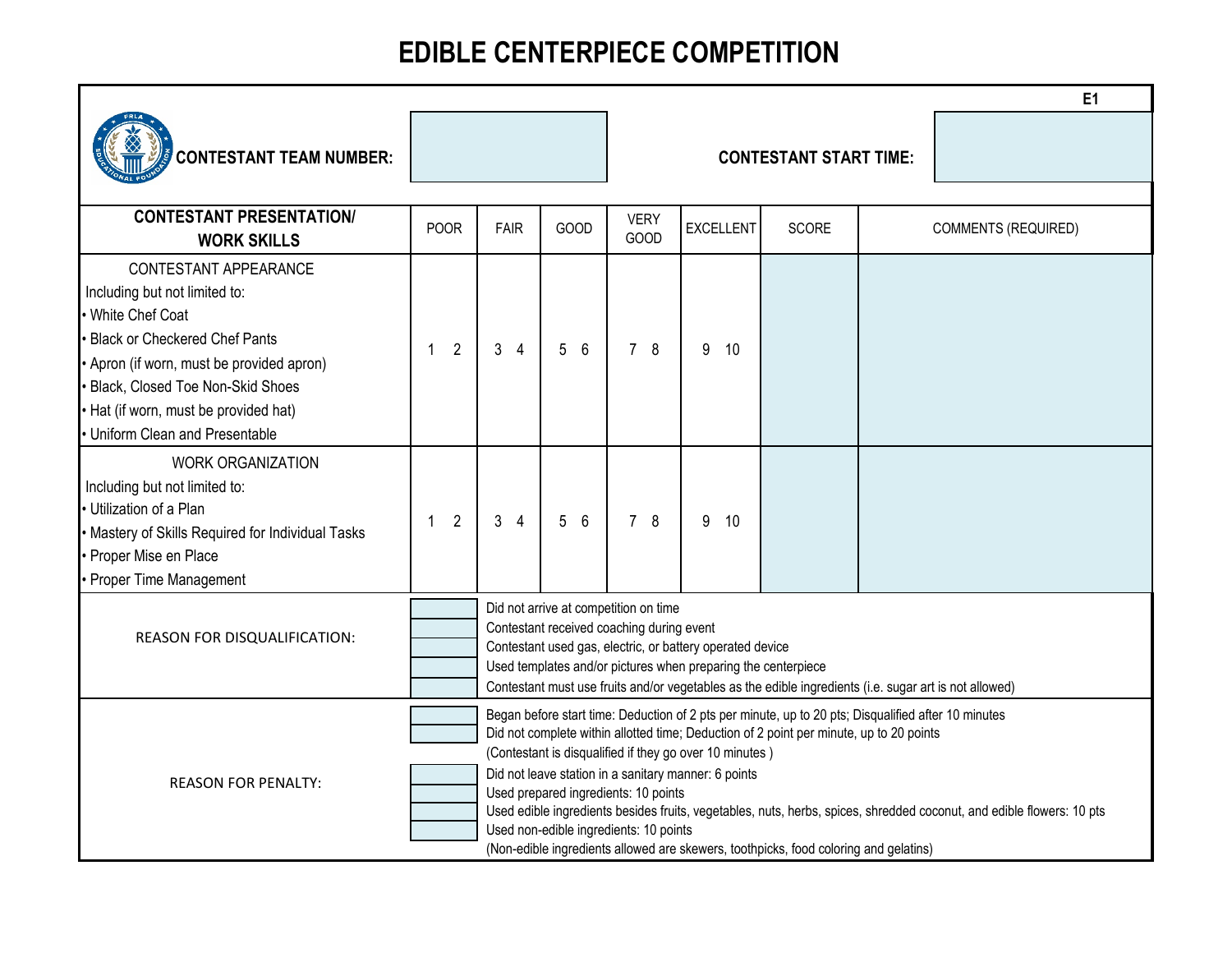## **EDIBLE CENTERPIECE COMPETITION**

|                                                                                                                                                            |                                                                                                                                                                                                                                                                                                                            |                                                                                                                                                                                                                                                                                                                                                                                                                                                                                                                                                                                              |                |   |      |                |           |   |                  |                               |  | E <sub>5</sub>             |
|------------------------------------------------------------------------------------------------------------------------------------------------------------|----------------------------------------------------------------------------------------------------------------------------------------------------------------------------------------------------------------------------------------------------------------------------------------------------------------------------|----------------------------------------------------------------------------------------------------------------------------------------------------------------------------------------------------------------------------------------------------------------------------------------------------------------------------------------------------------------------------------------------------------------------------------------------------------------------------------------------------------------------------------------------------------------------------------------------|----------------|---|------|----------------|-----------|---|------------------|-------------------------------|--|----------------------------|
| <b>CONTESTANT TEAM NUMBER:</b>                                                                                                                             |                                                                                                                                                                                                                                                                                                                            |                                                                                                                                                                                                                                                                                                                                                                                                                                                                                                                                                                                              |                |   |      |                |           |   |                  | <b>CONTESTANT START TIME:</b> |  |                            |
| <b>PRODUCT PREPARATION</b>                                                                                                                                 | <b>POOR</b>                                                                                                                                                                                                                                                                                                                |                                                                                                                                                                                                                                                                                                                                                                                                                                                                                                                                                                                              | <b>FAIR</b>    |   | GOOD |                | VERY GOOD |   | <b>EXCELLENT</b> | <b>SCORE</b>                  |  | <b>COMMENTS (REQUIRED)</b> |
| FOLLOWS SAFETY & SANITATION                                                                                                                                |                                                                                                                                                                                                                                                                                                                            |                                                                                                                                                                                                                                                                                                                                                                                                                                                                                                                                                                                              |                |   |      |                |           |   |                  |                               |  |                            |
| <b>PROCEDURES</b><br>Including but not limited to:<br>• Personal Hygiene<br>• Proper Knife Safety<br>• Proper Use and Handling of Food Contact<br>Surfaces | $\overline{2}$<br>1                                                                                                                                                                                                                                                                                                        | 3                                                                                                                                                                                                                                                                                                                                                                                                                                                                                                                                                                                            | $\overline{4}$ | 5 | 6    | $\overline{7}$ | 8         | 9 | 10               |                               |  |                            |
| PROPER USE OF TOOLS<br>Including but not limited to:<br>• Using Tool for the Appropriate Task                                                              | $\overline{2}$<br>1                                                                                                                                                                                                                                                                                                        | 3                                                                                                                                                                                                                                                                                                                                                                                                                                                                                                                                                                                            | 4              | 5 | 6    | $\overline{7}$ | 8         | 9 | 10               |                               |  |                            |
| <b>WORK AREA CLEANED</b><br>Including but not limited to:<br>• Work Area Cleaned in Appropriate<br>Time Frame                                              | $\overline{2}$<br>1                                                                                                                                                                                                                                                                                                        | 3                                                                                                                                                                                                                                                                                                                                                                                                                                                                                                                                                                                            | $\overline{4}$ | 5 | 6    | 7 <sup>1</sup> | 8         | 9 | 10               |                               |  |                            |
| REASON FOR DISQUALIFICATION:                                                                                                                               | Did not arrive at competition on time<br>Contestant received coaching during event<br>Contestant used gas, electric, or battery operated device<br>Used templates and/or pictures when preparing the centerpiece<br>Contestant must use fruits and/or vegetables as the edible ingredients (i.e. sugar art is not allowed) |                                                                                                                                                                                                                                                                                                                                                                                                                                                                                                                                                                                              |                |   |      |                |           |   |                  |                               |  |                            |
| <b>REASON FOR PENALTY:</b>                                                                                                                                 |                                                                                                                                                                                                                                                                                                                            | Began before start time: Deduction of 2 pts per minute, up to 20 pts; Disqualified after 10 minutes<br>Did not complete within allotted time; Deduction of 2 points per minute, up to 20 points.  Disqualified after 10 minutes )<br>Did not leave station in a sanitary manner: 6 points<br>Used prepared ingredients: 10 points<br>Used edible ingredients besides fruits, vegetables, nuts, herbs, spices, shredded coconut, and edible flowers: 10 pts<br>Used non-edible ingredients: 10 points<br>(Non-edible ingredients allowed are skewers, toothpicks, food coloring and gelatins) |                |   |      |                |           |   |                  |                               |  |                            |